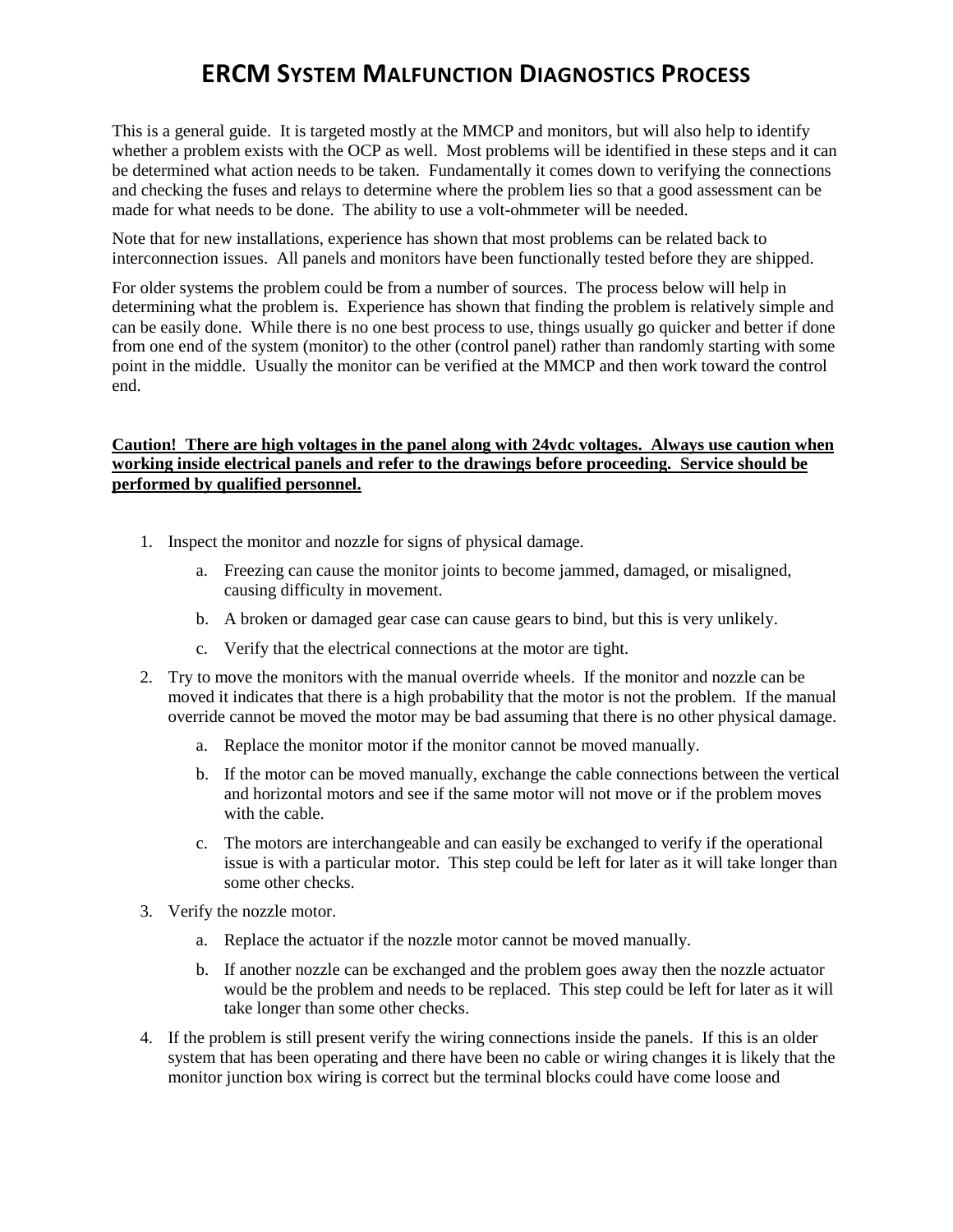therefore need to be checked for tightness. Refer to the system documentation for correct connections and insure that all are tight.

| Ionitor Cable Pin Assignment:                            |                                                                                 |                |
|----------------------------------------------------------|---------------------------------------------------------------------------------|----------------|
| NOZZLE<br><b>CABLE</b><br><b>CONNECTOR</b><br><b>END</b> | <b>MONITOR</b><br><b>CABLE</b><br><b>CONNECTOR</b><br><b>END</b><br>C<br>4<br>1 |                |
| <b>MONITOR AND NOZZLE</b><br>CABLE COLOR CODE            |                                                                                 |                |
| <b>FUNCTION</b>                                          | <b>COLOR</b>                                                                    | PIN            |
| <b>STRAIGHT</b>                                          | <b>BLUE</b>                                                                     | $\overline{2}$ |
| FOG                                                      | <b>BLACK</b>                                                                    | 3              |
| NEUTRAL                                                  | <b>BROWN</b>                                                                    | 4              |
| <b>GROUND</b>                                            | <b>WHITE</b>                                                                    | 1              |
| UP                                                       | <b>BLACK</b>                                                                    | 1              |
| <b>DOWN</b>                                              | <b>RED</b>                                                                      | 3              |
| NEUTRAL                                                  | <b>WHITE</b>                                                                    | 2              |
| <b>GROUND</b>                                            | <b>GREEN</b>                                                                    | 4              |
| LEFT                                                     | <b>RED</b>                                                                      | 3              |
| <b>RIGHT</b>                                             | <b>BLACK</b>                                                                    | 1              |
| NEUTRAL                                                  | WHITE                                                                           | 2              |
| <b>GROUND</b>                                            | <b>GREEN</b>                                                                    | 4              |

# **Monitor Cable Pin Assignments**

5. If the motor buzzes while trying to operate it then the motor is getting power. It also may move only without water flowing or moves erratically. If the monitor movement can be stopped relatively easily by hand the connections are suspect. The correct wiring and motor condition can easily be verified as below:

> Each motor has 4 wires: a ground, a common, and one for each winding. If the common becomes exchanged with one of the winding connections the monitor may appear to operate but will be erratic and may move in the wrong direction, or even change direction. The motor will also not generate the amount of torque it should. If the fuses F1 through F8 are opened the resistance of the motor windings can easily be measured between the fuse block terminals in the MMCP. The correct values should be the same between the common wire and each of the windings and should be approximately 260 ohms for the nozzle motor and 17 ohms for the monitor motors. A reading of twice these values should be read between the two fuse terminals for each motor. (Example – Resistance between terminal 7 and 8 should read approximately 2x17=34 ohms).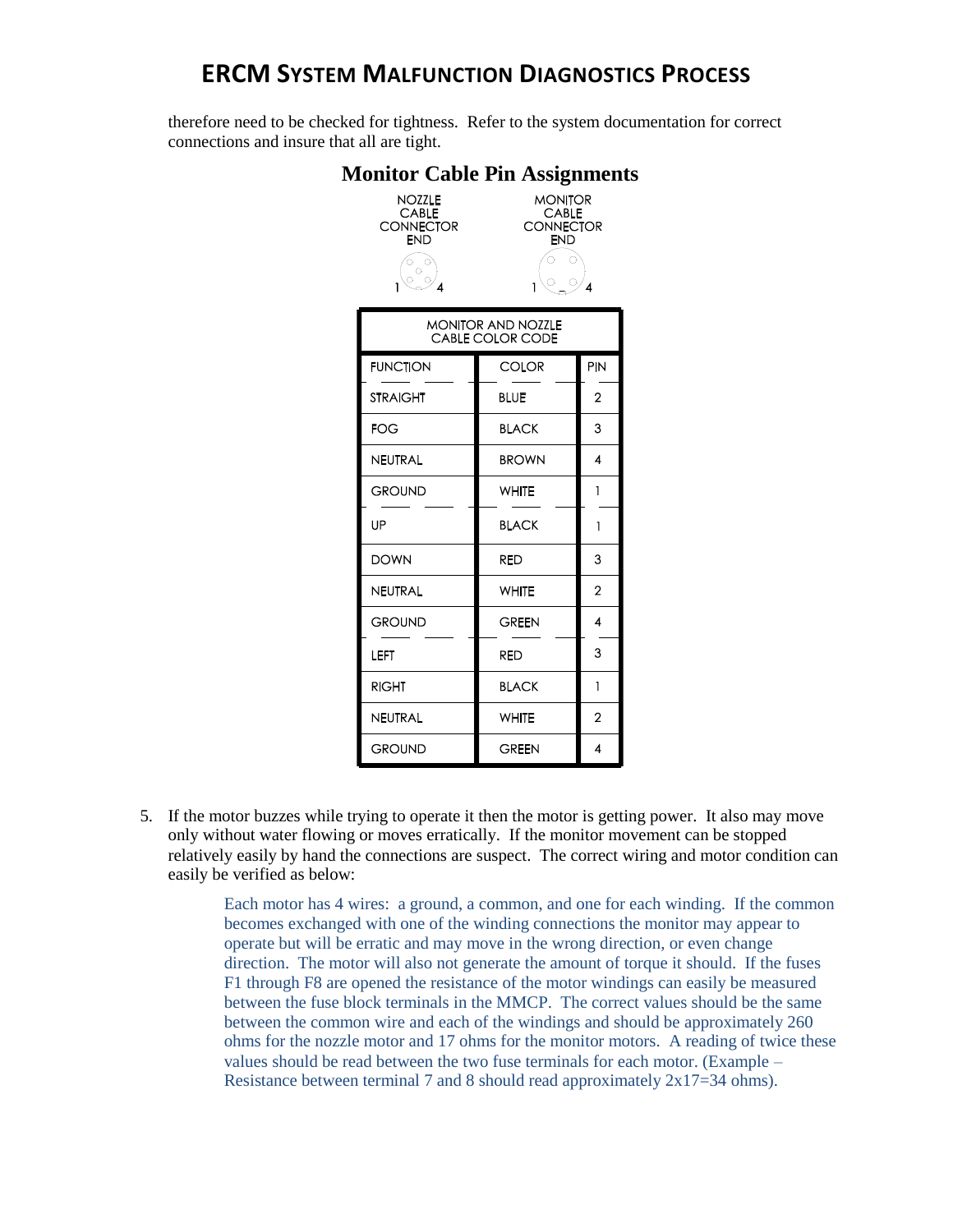

Nozzle Common (Term 3) Nozzle Fuses F3, F4 (Term. 1, 2)

Vertical Monitor Fuses F5, F6 (Term 4, 5) Vertical Common (Term 6)

Horizontal Monitor Fuses F7, F8 (Term 7, 8) Horizontal Common (Term 9) --------------------

Generally, this procedure from the FAQ is most likely to be useful on a new installation where the wiring may be incorrect, or where cabling has been replaced, but will also confirm that the motor connections are valid. Most of our issues on new installations are due to miss-installed wiring. However, it is possible that something in the interconnect wiring has come loose and the same procedure will help to identify the problem. While it is possible that there are other components that are the problem, it is highly unlikely and it would be much faster and easier to correct a loose wire or a blown fuse than to replace motors that are not needed. For recent systems there should be an MMCP wiring diagram on the inside of the MMCP door to help in tracing the signals and power inside the panels. For older systems (pre 20011?) it will be necessary to refer to the drawings sent with the system.

- 6. Verify that all other interconnect wiring is securely fastened in the terminal blocks for all the panels. See your documentation for terminal connections on your system.
- 7. Verify that the fuses are good and power is at the panel. The power indicator light should show if power is there. If the light is out proceed with caution as the light could have failed.
	- a. Fuses F3 through F8 in the MMCP (most panels) supply the power to the motors from the MMCP.
	- b. Fuses F1and F2 in the MMCP (most panels) supply the main power to the MMCP.
	- c. Verify that all other fuses are also good in the MMCP and other panels.. They supply power to other parts of the system
- 8. If the suspected monitor motor does not seem to be functioning it can be exchanged with another monitor motor that is working.
	- a. If the problem moves with the motor then the motor is malfunctioning and needs to be replaced.
	- b. If the problem is still present, look toward the interconnection wiring or inside the panels.